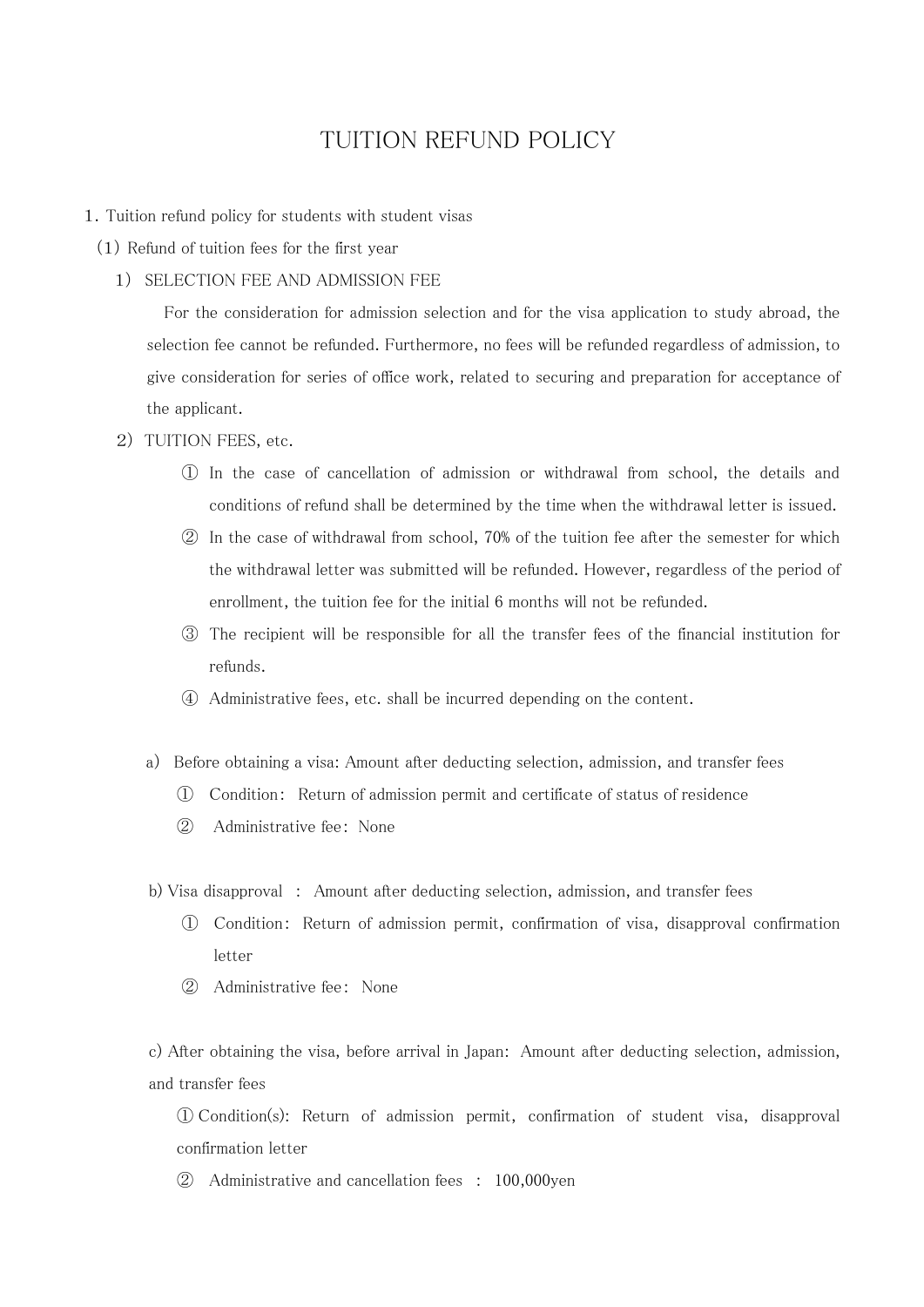d) After arrival in Japan, before semester starts : Amount after deducting selection, admission, and transfer fees

- ① Condition(s): Confirmation of loss of visa status or proof of returning to one's home country.
- ② Administrative and cancellation feeds : 100,000yen
- e) After arrival in Japan、after semester starts (dropping out):

70% of the unattended semester excluding the initial 6 months of tuition, minus administrative and remittance fees

① Condition(s): Within one month after leaving school, confirmation of loss of visa status or proof of returning to one's home country

Or confirmation of acquisition of new visa status (other than student visa)

(However, you must have applied for a change of status of visa within one month after dropping out)

- ② Administrative fee: 22,000yen
- (2) Refund of tuition fees due to withdrawal from school t after the second year

The amount of tuition fee after the semester for which the withdrawal letter was submitted will be refunded, minus administrative and remittance fees

① Condition(s): Confirmation of loss of visa status, or proof of returning to one's home country

(However, you must apply for a change of visa status within one month after leaving school)

② Administrative fee: 22,000yen

(3)Withdrawing from school due to pursuing higher education

※However, transferring to another Japanese institution is not included in the course of study. Leaving

due to transferring to another school is excluded from refunds.

1) Enrolled for less than a year

It is considered as a dropout and the same refund policy applies. However, this does not apply if prior permission has been obtained at the time of application for admission

- ① Condition(s): Confirmation of enrollment, certificate, or student ID card
- ② Administrative fee: 22,000yen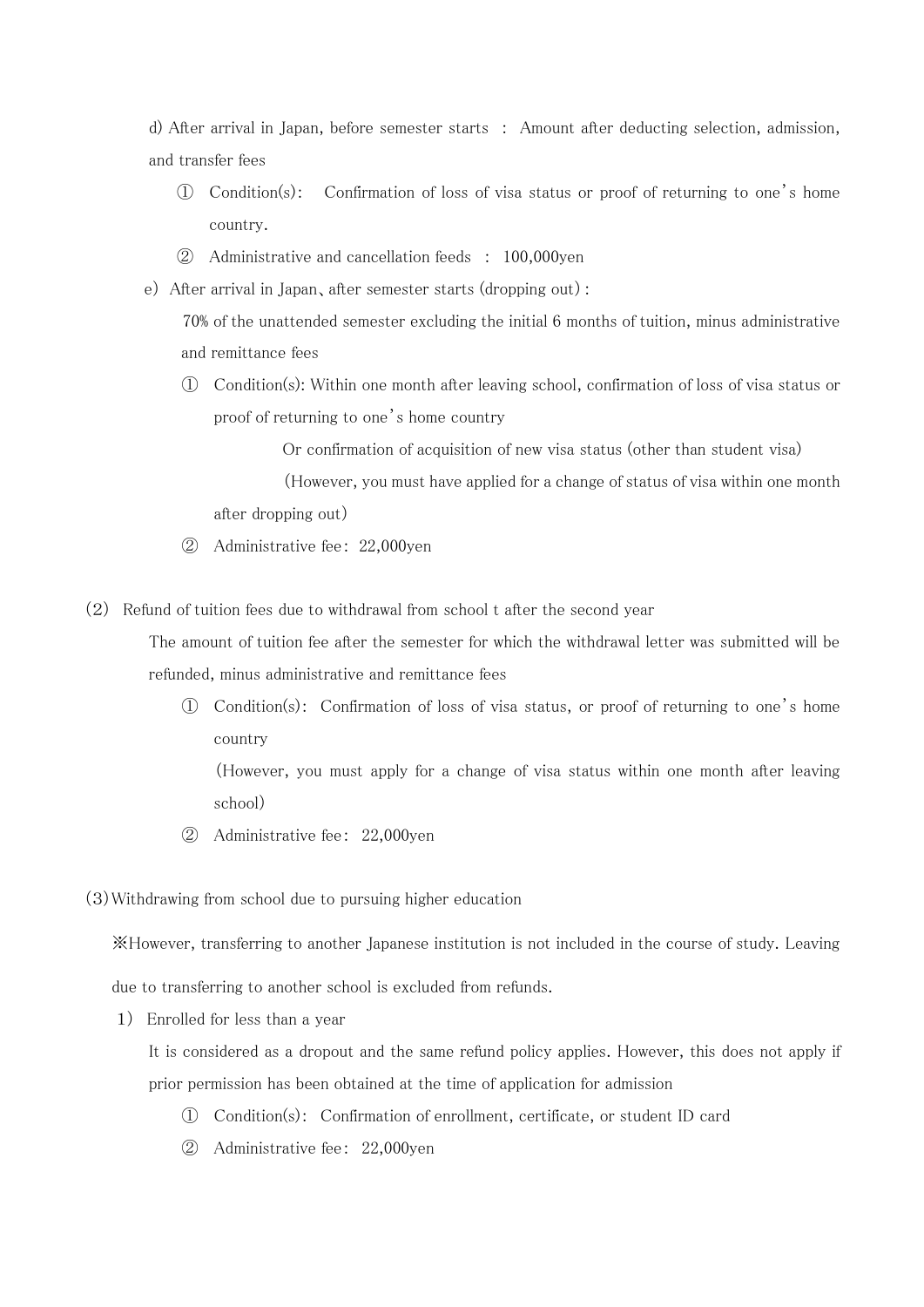#### 2) Enrolled for more than 1 year

Tuition fee for the semester after the withdrawal letter was submitted will be refunded, minus the administrative and remittance fees

- ① Condition(s): Confirmation of enrollment, certificate, or student ID card
- ② Administrative fee: 22,000yen
- 2. Tuition refund policy for short-term course students

The recipient will be held accountable for all financial institution transfer fees associated with refunds

- (1) Visa waiver country
	- 1) Decline of admission before semester starts

After returning the letter of admission, the amount after deducting the admission and transfer fees will be refunded

### 2) Dropping out before the class starts

Tuition fees will be refunded regardless whether or not you have participated in class

### (2) If you need a visa to enroll for our short courses

1) Before obtaining a visa

After returning the visa application documents and admission permit, we will refund the amount after deducting the admission and transfer fees.

### 2) After obtaining a visa, before arriving in Japan

After returning the admission permit and confirming the visa has not been used and the entry deadline has passed and already expired, the amount will be refunded after deducting the admission and transfer fees

## 3) After the verification is obtained, and after arrival in Japan No refunds will be given regardless if the student has participated in class or not

4) Visa disapproval

After returning the admission permit and confirming the fact that the visa was not approved from passport page, the amount after deducting the admission and transfer fees will be refunded